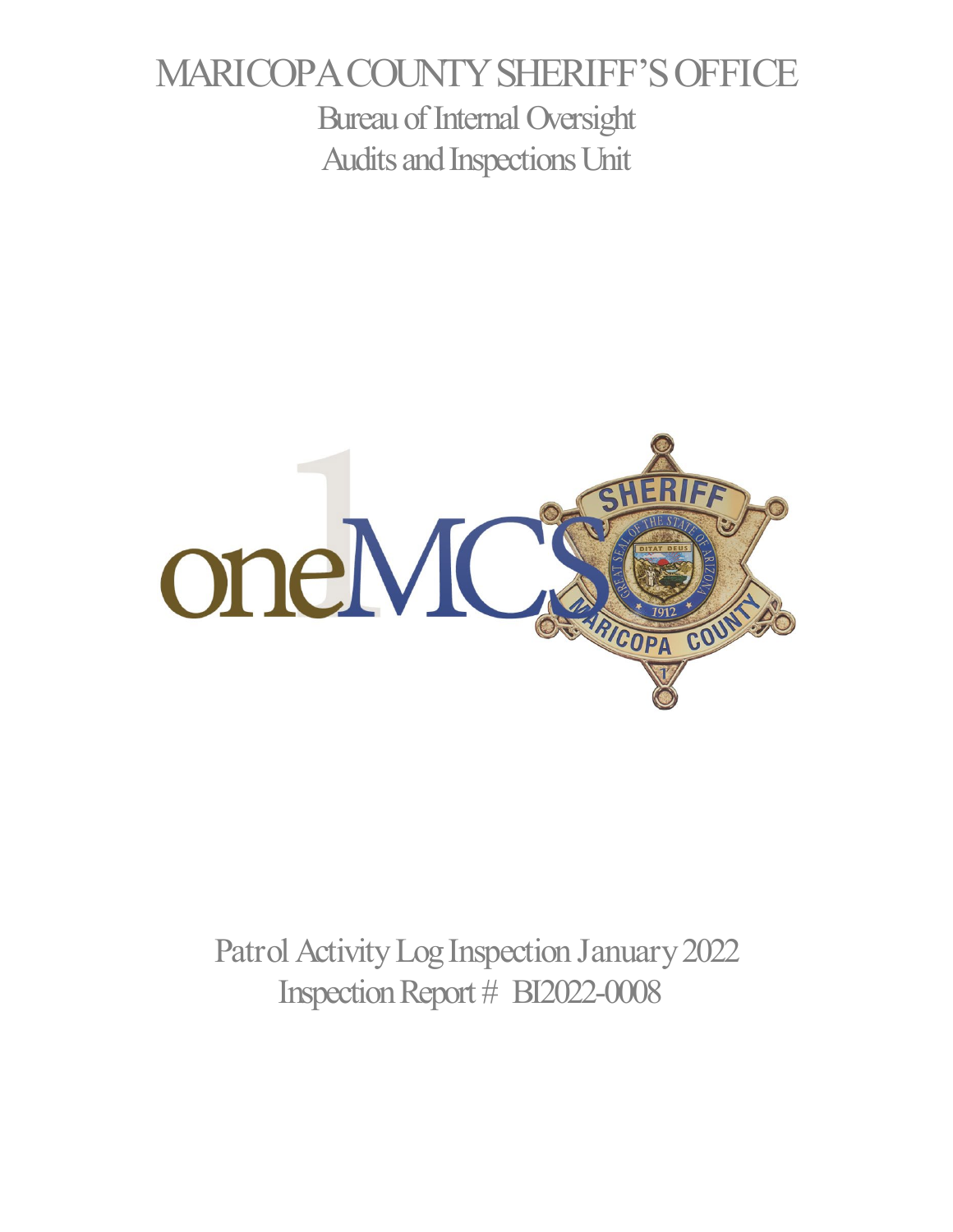The Audits and Inspections Unit (AIU) of the Sheriff's Office Bureau of Internal Oversight (BIO) will conduct monthly inspections of the supervisory review of Patrol Activity Logs to ensure compliance with Office policies, promote proper supervision, and support the requirements set forth in the Court Order.

The Patrol Activity Logs will be uniformly inspected utilizing a matrix developed by the AIU in accordance with procedures outlined in MCSO Policy GB-2, GI-1.3 and paragraph 83 of the Melendres Order.

#### **Compliance Objectives:**

- Ensure the supervisor has reviewed Patrol Activity Logs for shifts worked by assigned subordinates.
- Verify the Patrol Activity Logs were reviewed no later than seven days after the completion of the shift under review.

## **Criteria:**

MCSO Policy GB-2, *Command Responsibility*

Policy GI-1, *Radio and Enforcement Communications Procedures*

Melendres Order, Paragraph 83

## **Conditions:**

MCSO's assigned Court Monitor provided a sample of 32 employees from all Patrol Districts/Divisions for the January Patrol Activity Log review. The sample of 31 Deputies and one Deputy Service Aid provided a total of 444 daily Patrol Activity Logs available for inspection; 444 or 100% of the Patrol Activity Logs were inspected for this report.

Deficiencies noted in the review of the Praxis system are cross-checked with Division rosters and other records to increase accuracy.

MCSO achieved an overall compliance rate of 100.00**%** for the January 2022 Patrol Activity Log inspection, as illustrated in the graph below: